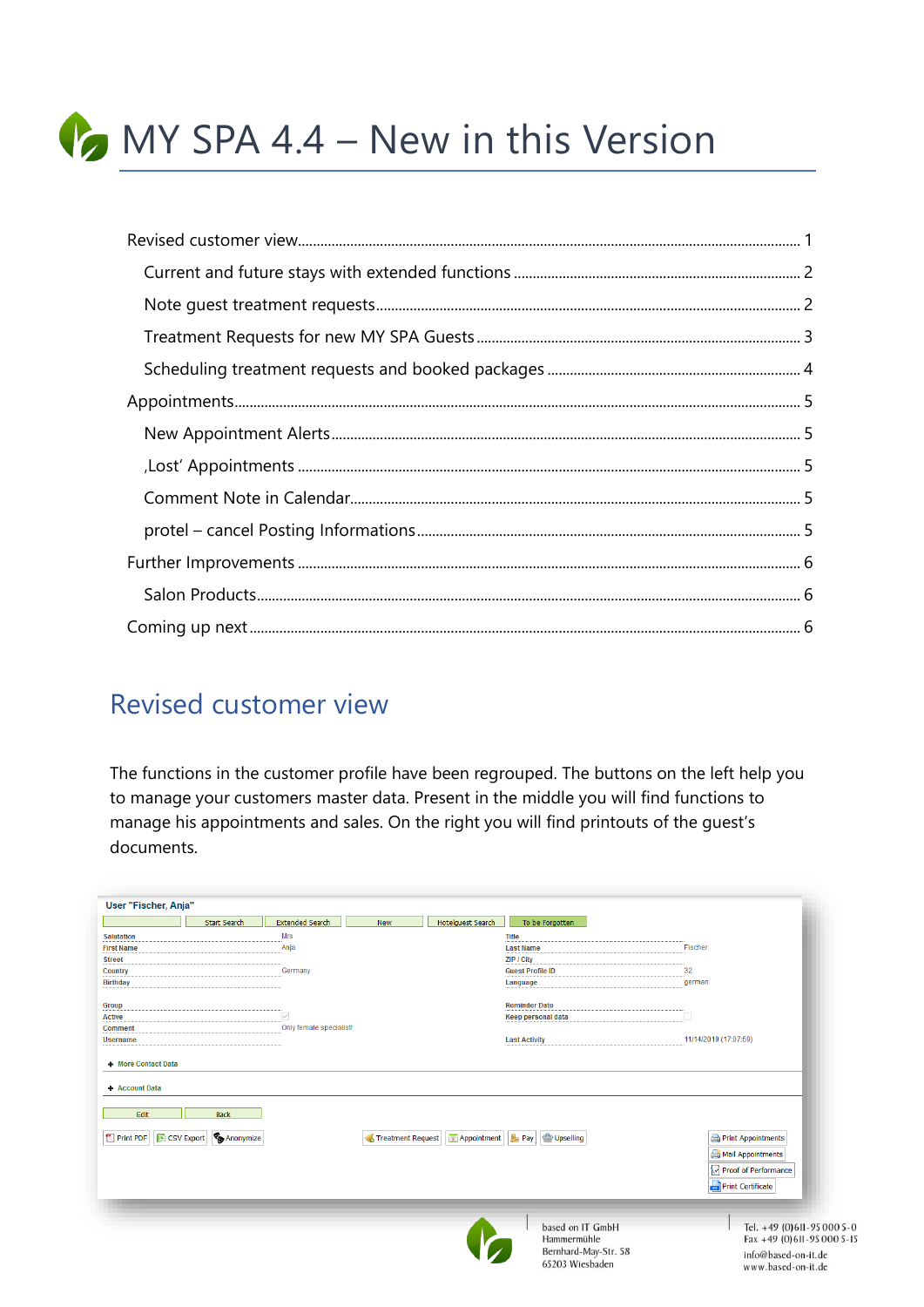### <span id="page-1-0"></span>Current and future stays with extended functions

For guests from a connected hotel system, you will also find functions and overviews that have already been assigned to their booked stays or that still need to be edited.

| - Pre-Bookings     |                                            |           |             |
|--------------------|--------------------------------------------|-----------|-------------|
| Reserved           | <b>Treatment</b>                           | Price     | Edit        |
| 11/14/2019         | Hot Stone 45 min (+5+15)                   | 69,00 EUR | <b>ARV</b>  |
| 10/28/2019         | Aktiv & Verwöhnen: Skikurs 30 min (+15+15) | 30,00 EUR | <b>OFVL</b> |
| 10/28/2019         | Aktiv & Verwöhnen: Skikurs 30 min (+15+15) | 30,00 EUR | <b>ODU</b>  |
| + Hotel Packages   |                                            |           |             |
|                    |                                            |           |             |
| Treatment Requests |                                            |           |             |
| + Item Sales       |                                            |           |             |

## <span id="page-1-1"></span>Note Guest Treatment Requests

It is now possible to reserve treatments for a guest without scheduling them directly.

Requests can be pre-booked in two ways: in the MY SPA customer profile and via New booking - treatment request.

| Appointment<br>Abhyanga 1 min<br>Abhyanga 1 min<br>4HandMass 75 min<br>4HandMass 20 min<br>Einzel - Ju 60 min<br>$0.00$ EUR<br>1.00 EUR<br>1,00 EUR<br>130.00 EUR<br>67.00 EUR<br>79,00 EUR<br>Course<br>Hot Stone 90 min<br>Indian Hea 30 min<br>Indian Hea 30 min<br>Indian Hea 30 min<br>Indian Hea 30 min<br>29.00 EUR<br>40.00 EUR<br>40.00 EUR<br>40.00 EUR<br>45.00 EUR<br>40.00 EUR<br>Package<br>Massage-Einbe  30 min<br>Paarbehandlun  30 min<br>Paar - Ju 30 min<br>Peeling Ma 45 min<br>Peeling Ma 45 min<br>Peeling Ma 60 min<br>$0.00$ EUR<br>150,00 EUR<br>100,00 EUR<br>59.00 EUR<br>70,00 EUR<br>59.50 EUR<br>Package Sale<br>Refresh Pe 10 min<br>Refresh Pe 15 min<br>Refresh Pe 15 min<br>Test 22 min<br>Two for One 60 min<br>20,00 EUR<br>20,00 EUR<br>25,00 EUR<br>0.00 EUR<br>75,00 EUR<br><b>Treatment Request</b> | New Booking | <b>Book Treatment Request</b><br>Treatment<br>Category<br>Customer:<br>Cosmetic<br>Q<br>Fischer<br>$\checkmark$ |
|----------------------------------------------------------------------------------------------------------------------------------------------------------------------------------------------------------------------------------------------------------------------------------------------------------------------------------------------------------------------------------------------------------------------------------------------------------------------------------------------------------------------------------------------------------------------------------------------------------------------------------------------------------------------------------------------------------------------------------------------------------------------------------------------------------------------------------------------|-------------|-----------------------------------------------------------------------------------------------------------------|
|                                                                                                                                                                                                                                                                                                                                                                                                                                                                                                                                                                                                                                                                                                                                                                                                                                              |             | Hot Stone 60 min                                                                                                |
|                                                                                                                                                                                                                                                                                                                                                                                                                                                                                                                                                                                                                                                                                                                                                                                                                                              |             | Indian Hea 30 min                                                                                               |
|                                                                                                                                                                                                                                                                                                                                                                                                                                                                                                                                                                                                                                                                                                                                                                                                                                              |             |                                                                                                                 |
|                                                                                                                                                                                                                                                                                                                                                                                                                                                                                                                                                                                                                                                                                                                                                                                                                                              |             |                                                                                                                 |
|                                                                                                                                                                                                                                                                                                                                                                                                                                                                                                                                                                                                                                                                                                                                                                                                                                              |             | Variable B 60 min<br>100,00 EUR                                                                                 |
| $\blacktriangleright$ Book                                                                                                                                                                                                                                                                                                                                                                                                                                                                                                                                                                                                                                                                                                                                                                                                                   |             |                                                                                                                 |
| <b>Item Sale</b>                                                                                                                                                                                                                                                                                                                                                                                                                                                                                                                                                                                                                                                                                                                                                                                                                             |             |                                                                                                                 |

As with the free sale of articles, clicking on treatment request opens a list of all treatments that are included in MY SPA and which you can search by name or find more easily by category. Click on the desired treatments and select a guest in the top right-hand corner and, if necessary, his or her stay. Save your selection by clicking on 'Book'.

For existing MY SPA guests you will find the new button 'Treatment Request' in the customer profile.





based on IT GmbH Hammermühle Bernhard-May-Str. 58 65203 Wiesbaden

Tel. +49 (0) 6II-95 000 5-0<br>Fax +49 (0) 6II-95 000 5-15 info@based-on-it.de www.based-on-it.de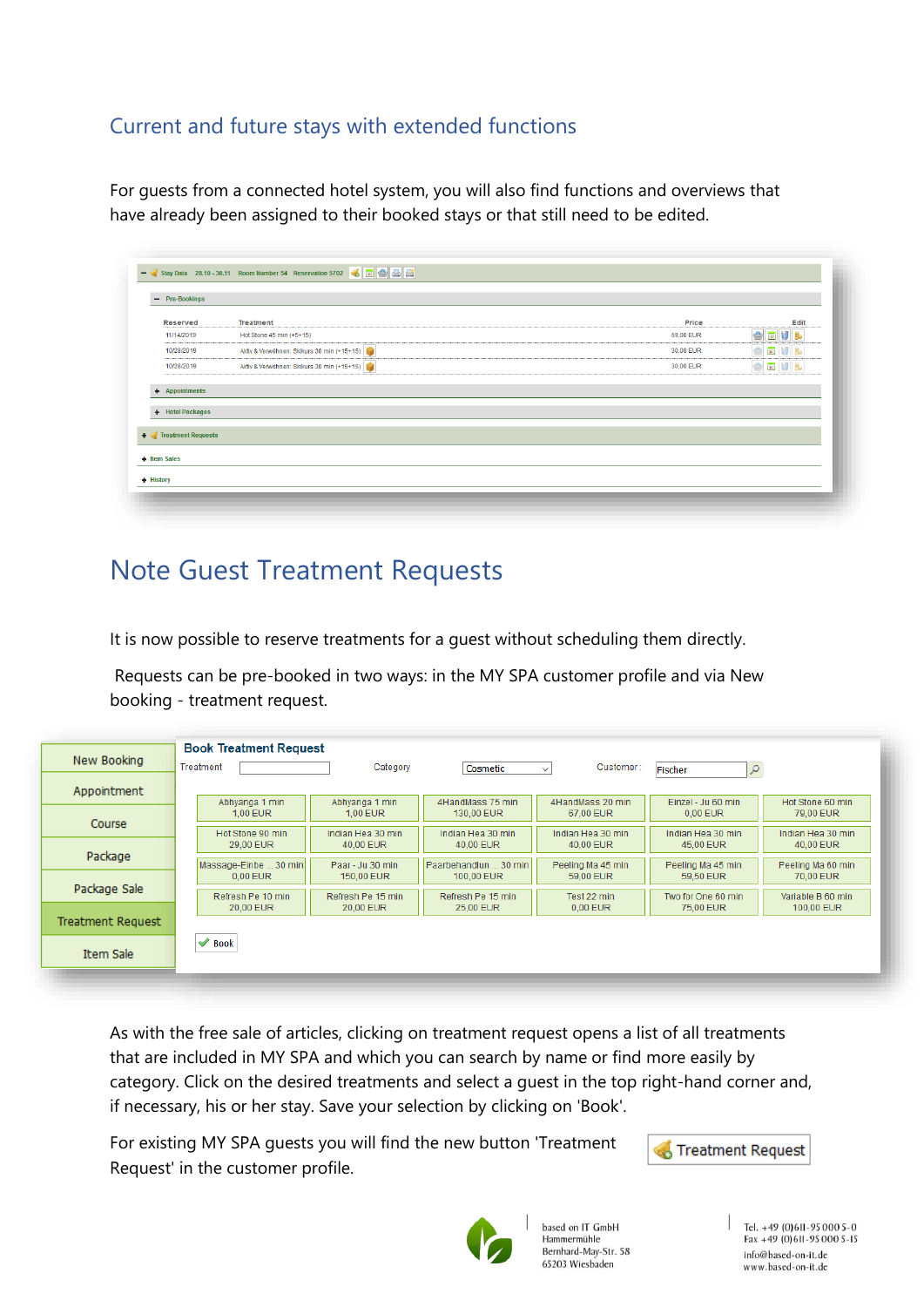If a hotel system is connected and a customer profile has already been created in MY SPA, you can also assign the treatment request directly to the stay:

|  |  | + Stay Data 07.11 - 15.11 Room Number 73 Reservation 1256677 |
|--|--|--------------------------------------------------------------|
|  |  |                                                              |

As soon as treatment requests have been noted, you will find a note in the guest profile under the new tab:

| Reserved   | Treatment                     | Price     | Edit |
|------------|-------------------------------|-----------|------|
| 09/17/2019 | Depilation Bikini line 20 min | 25,00 EUR |      |

You will also find the note in the list of reservations. If reservations have already been made, the bar is highlighted in green and the bell is displayed:



When a treatment request is scheduled, the treatment can be found under the list of appointments.

#### <span id="page-2-0"></span>Treatment Requests for new MY SPA Guests

If it is an external guest, first create a customer profile for him or her. If you are dealing with a guest from a connected hotel system, use the function to create a new MY SPA profile under 'Hotelguest Search to import his data.

| <b>MARYSPA</b>   |              |                 |            |                   |                                                           |
|------------------|--------------|-----------------|------------|-------------------|-----------------------------------------------------------|
| Appointments     | New Booking  | Scheduler       | Customers  | Main Settings     | Reporting                                                 |
| <b>Customers</b> |              |                 |            |                   |                                                           |
|                  | Start Search | Extended Search | <b>New</b> | Hotelguest Search | To be Forgotten                                           |
|                  |              |                 |            |                   | Search a hotelquest and create a MY SPA customer profile. |

For protel customers this happens automatically, if you have extended protel with the MY SPA CKit and from there jump directly to the MY SPA customer mask (ask your protel representative for the MY SPA CKit). with fiscal connection via local Epson printer or fiscal trust



based on IT GmbH Hammermühle Bernhard-May-Str. 58 65203 Wiesbaden

Tel. +49 (0)611-95 000 5-0  $Fax + 49(0)611 - 950005 - 15$ info@based-on-it.de www.based-on-it.de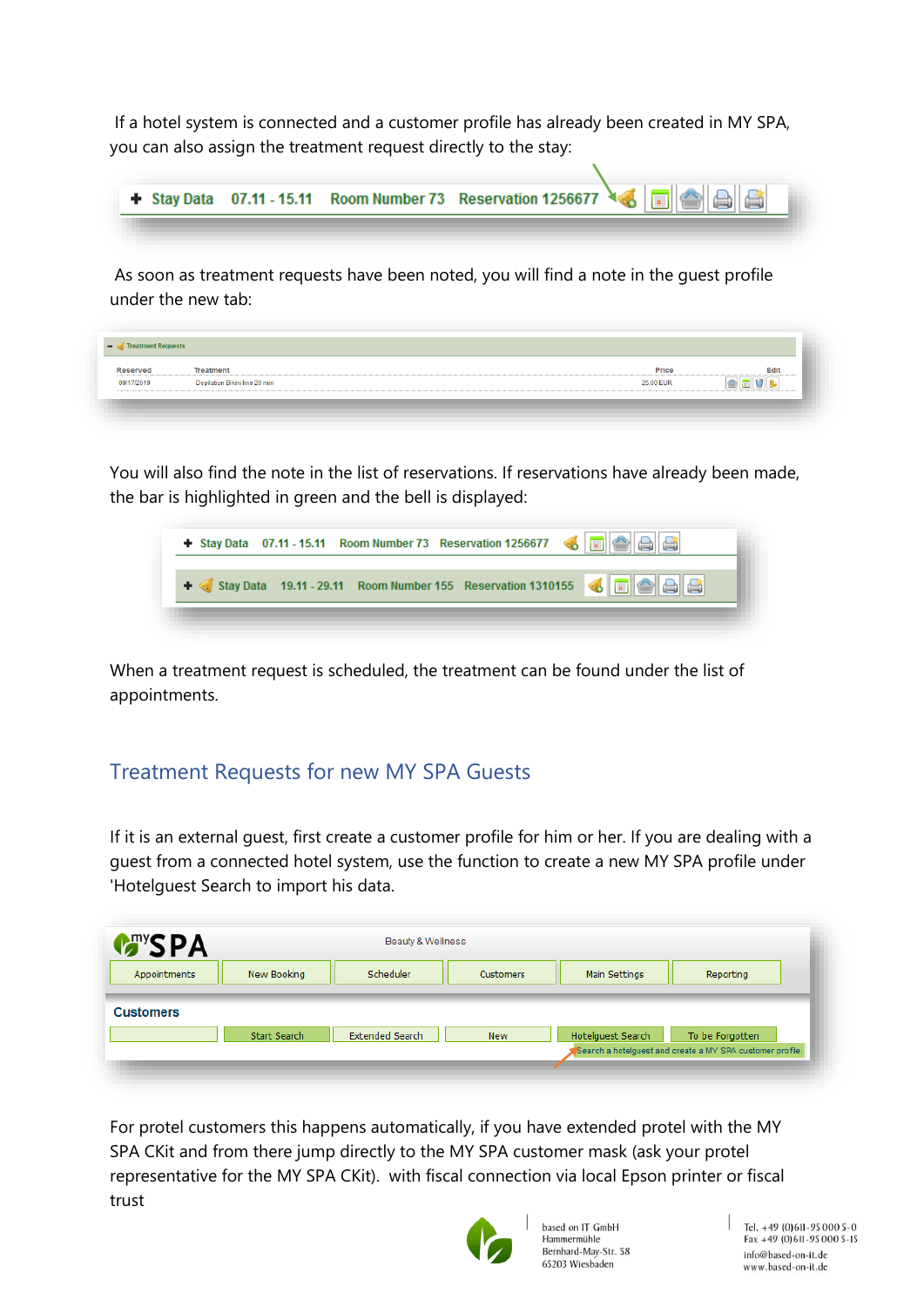### <span id="page-3-0"></span>Scheduling treatment requests and booked packages

You will find an overview of all open requests and orders under the menu item New booking - Pre-bookings. Here you can find all orders per guest, which you have to schedule. The list can be sorted by date of arrival and you can also search by guest name, room number or reservation number.

| <b>Treatment Requests</b>           |                                                                                                    |        |                            | Item Sale |
|-------------------------------------|----------------------------------------------------------------------------------------------------|--------|----------------------------|-----------|
| All Requests                        | Closed Packages<br>Open Packages                                                                   |        |                            |           |
| Arrival:                            | $\blacksquare$                                                                                     | Guest: |                            |           |
| <b>Reservation:</b>                 |                                                                                                    | Room:  |                            |           |
| Package Name:                       |                                                                                                    |        |                            |           |
|                                     |                                                                                                    |        |                            |           |
| Search                              |                                                                                                    |        |                            |           |
| <b>Arrival</b>                      | <b>Guest</b>                                                                                       |        | Comment                    |           |
| $\triangle$ $\overline{\mathbf{v}}$ | $\triangle$ $\overline{\mathbf{v}}$                                                                |        |                            |           |
| 11/19/2019                          | Anja Fischer<br>Fix: Reservation 1310155, Room Number 155: Anja Fischer<br>11/19/2019 - 11/29/2019 |        | Only female specialist!    |           |
| 11/16/2019                          | Fritz Neuermeier<br>Fix: Reservation 10817, Room Number 134: Mitzi Neuermeier                      |        | <b>Befreundet mit Chef</b> |           |

Open the list of all open quest's orders by clicking on the folder icon.

You will find an overview of treatment requests and package treatments from arrangements that you can schedule.

| Name            | Markus Thory                                                                                      |           |                                      |
|-----------------|---------------------------------------------------------------------------------------------------|-----------|--------------------------------------|
| <b>Stay</b>     | Fix: Reservation Number 451923, Room Number 260:<br><b>Markus Thor</b><br>11/14/2019 - 11/19/2019 |           |                                      |
| <b>Reserved</b> | Treatment                                                                                         | Price     | Edit                                 |
| 11/14/2019      | Aloe Vera Body Mask 15 min (+5+5)                                                                 | 25,00 EUR | <b>TI</b>                            |
| 11/14/2019      | Thalgo Men 60 min (+5+10)                                                                         | 65,00 EUR | 11B<br><b>a</b>                      |
| 11/14/2019      | Harmonie für zwei: Paar - Ju 30 min (+5+10)                                                       | 80.00 EUR | $\overline{\phantom{a}}$<br><b>B</b> |
| 11/14/2019      | Harmonie für zwei: Paar - Ju 30 min (+5+10)                                                       | 80,00 EUR | $\blacksquare$                       |

A klick on the calendar icon leads you to the calendar overview of the customer, where you can find qualified specialists and free rooms in the green marked areas.



New Booking Appointment Course

Pre-Bookings

Package Sale

**Treatment Request**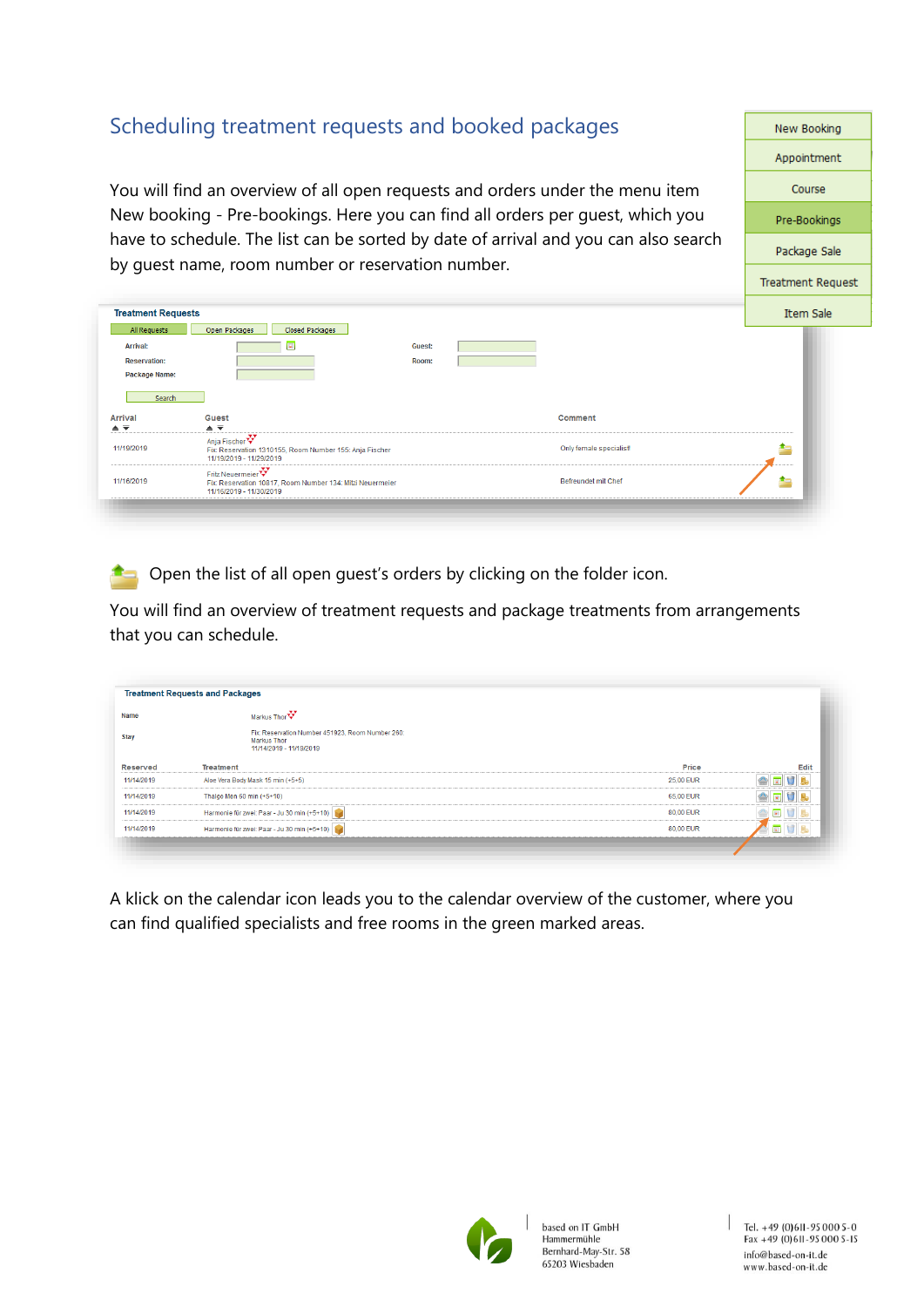# <span id="page-4-0"></span>Appointments

### <span id="page-4-1"></span>New Appointment Alerts

Further types of appointment conflicts with hotel reservations are now shown. Also those resulting from postponed stays and deleted arrangements, if appointments have already been assigned for their validity period.

You will find hints on this if you move your mouse over the warning triangle, which is shown

in all appointment lists at the customer and in the appointment overview. These dates are framed with a blue frame in the calendar.

| Date       | No. | Treatment                    | <b>Specialist</b>    |
|------------|-----|------------------------------|----------------------|
| 11/30/2019 | 155 | Coconut Dream 75 min (+5+15) | Charlotte Wackenruth |

#### <span id="page-4-2"></span>'Lost' Appointments

'Orphaned' appointments, that have lost their specialist because she/he was deactivated or because his qualification for treatments was withdrawn are now displayed under new items on the 'Appointments' screen.

#### <span id="page-4-3"></span>Comment Note in Calendar

In the calendar now dates, to which date or guest comments are deposited, are marked with the bracket.

### <span id="page-4-4"></span>protel – cancel Posting Informations

If MY SPA is connected to a hotel system, appointment informations are sent to the hotel system when an appointment is created for a hotel guest. You can now suppress this message under Shop Data - Settings for PMS Connection. Remove the tick from 'Send Posting Information'.



based on IT GmbH Hammermühle Bernhard-May-Str. 58 65203 Wiesbaden



+ Lost appointments: Employee inactive

+ Lost appointments: specialist no longer qualified